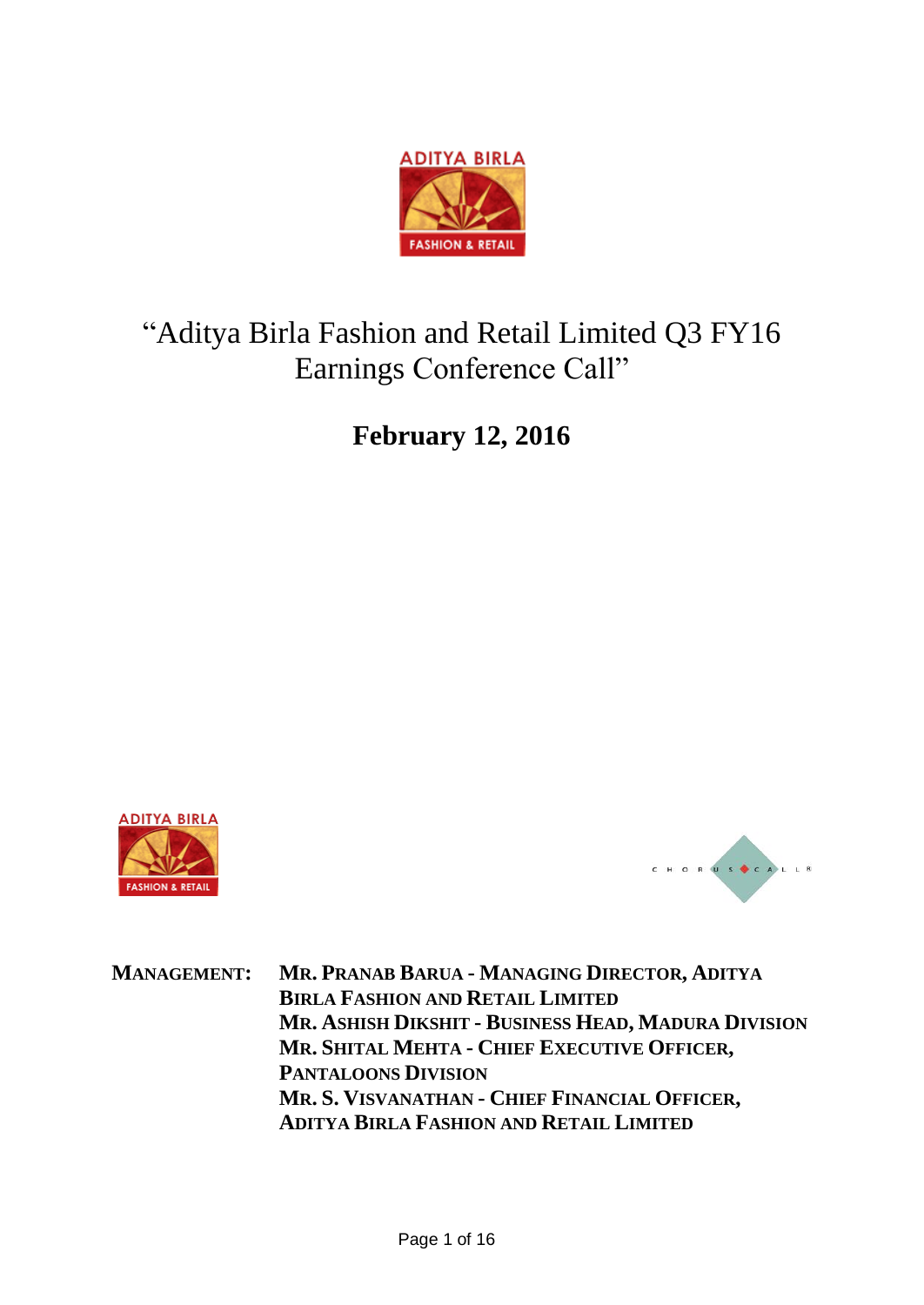

**Moderator:** Ladies and Gentlemen, Good Day and Welcome to the Q3 FY16 Earnings Conference Call of Aditya Birla Fashion and Retail Limited. The call will begin with a brief discussion by the Company's management on the quarter's earnings performance followed by a question-andanswer session. With us, we have Mr. Pranab Barua - Managing Director, Aditya Birla Fashion and Retail along with Mr. Ashish Dikshit- Business Head, Madura Division; Mr. Shital Mehta - CEO, Pantaloons Division; and Mr. S. Visvanathan - CFO, Aditya Birla Fashion and Retail. I want to thank the management team on behalf of all the participants for taking valuable time to be with us. I must remind you that the discussion on today's earnings call may include certain forward-

looking statements and must be therefore in conjunction with the risk that the company faces. With this, I now hand the conference over to Mr. Pranab Barua. Thank you and over to you, sir.

**Pranab Barua:** Thank you. Good afternoon, everybody. This is our first investor call as a new company so welcome to this call. So what I am going to do is give you a brief overview of the overall market conditions, talk about the ABFRL performance, and then a little bit on both Madura and Pantaloons and after that we will take question and answers and go deep into whatever areas that you want to probe**.** 

> I think on the market context the consumer sentiments have remained quite muted as you are probably aware for the last 12 months and the same thing has continued this quarter as well. However, this year the festive season was basically falling in quarter three which was split last year between quarter two and quarter three and this helped us the entire industry to post stronger growth this quarter compare to the H1 performance so far. However, this quarter is also marked by continued high intensity promotion and discount across the industry as player chase growth aggressively, this is particularly true of the E-commerce channel which further increased the pressure during the quarter.

> As far as ABFRL performance I think we reported an impressive growth of over 20% just 21% in this revenue for the third quarter ended 31st December, 2015. As part of our strategy to further strengthen our brand strength we had increased our advertising spend by almost 60% - 58% to be accurate during the quarter.

> Overall increase in promotion and advertising spends as well as a few exceptional items cost items have resulted in EBITDA of 103 crores for the quarter which is about 23% lower than the previous year.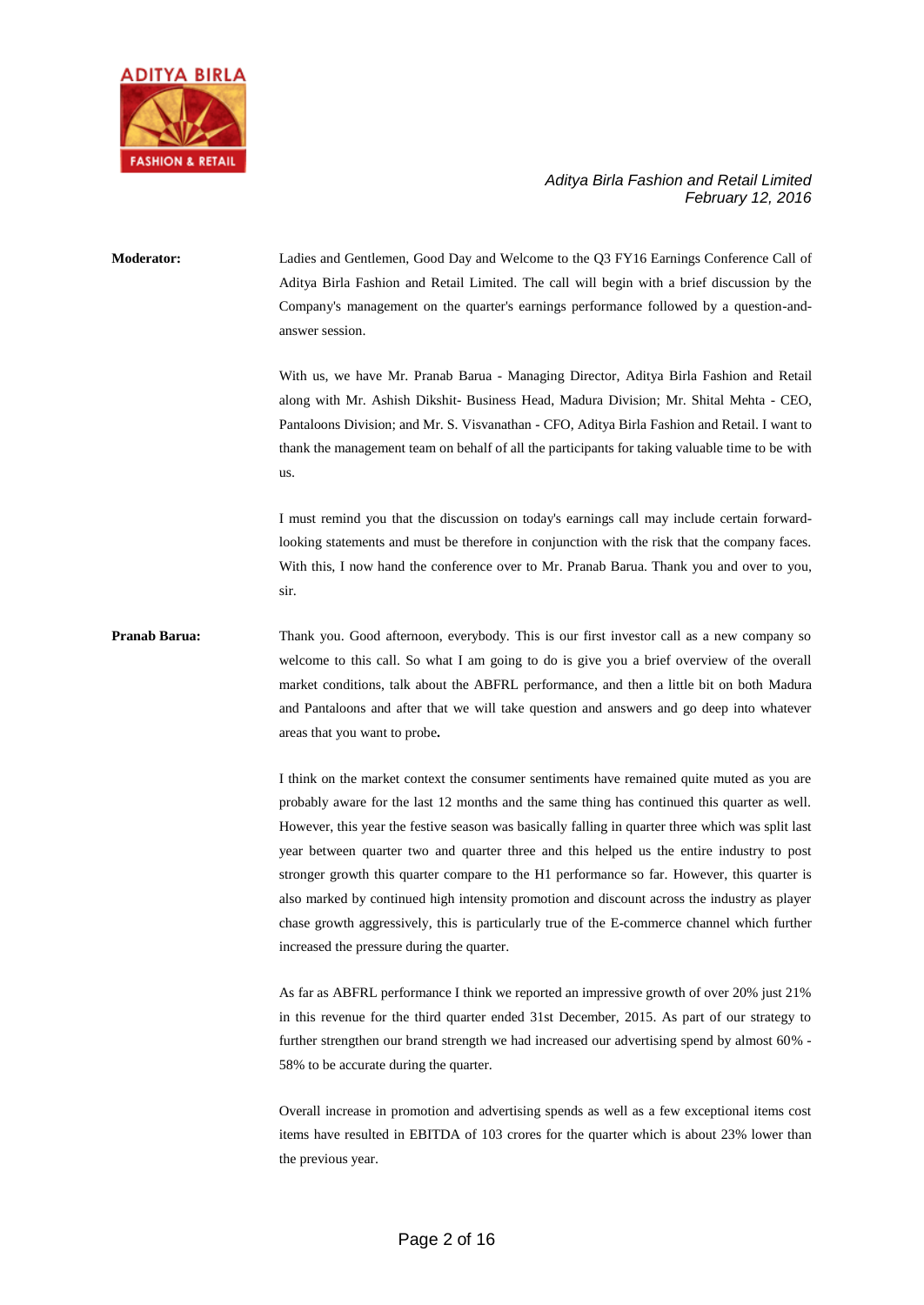

If we now turn to Madura Fashion & Lifestyle it recorded a 16% revenue growth in quarter three across all channels with same store growth of 5% in exclusive brand outlet. This division increase the advertising spends by around 64% during the quarter and also there have been some incremental cost items which is provisioned for bonus with retrospective effect of FY14- FY15 which further impacted the profitability for the period with resulting in an EBITDA of around 65 crores.

As far as Pantaloons is concerned, it actually explains one of his its best quarters with revenue growth of 32% and same store growth of around 19% across its network. Of course as I mentioned earlier, this was aided by the spillover of the festive season from quarter two and earlier on set of end of season sale in quarter three. This division opened 15 new stores in this quarter including its first ever franchisee store. EBITDA for the quarter grew to 36 crores which is approximately a 16% increase despite the incremental impact of provision for bonus.

Going forward the company will continue to leverage its market leadership through continuing to invest in brands, expansion of distribution reach across multiple formats and channels as well as product enrichment through design and innovation. The other major initiative the company has taken is actually a very wide scale digital transformation through a comprehensive Omni-channel program to create a seamless consumer experience across his physical and digital presence in line with the evolving consumer who is increasingly buying online.

So with this opening remarks, I would like to now, open the floor for questions.

**Moderator:** Thank you very much, sir. Ladies and gentlemen, we will now begin the question and answer session. The first question is from the line of Abneesh Roy Edelweiss. Please go ahead.

- **Abneesh Roy:** My first question is in terms of cost if you could elaborate A&P up by 58% what is the breakup between A&P because you have said intense competition and promotions are up sharply so is most of that in terms of promotions if you could give the break-up?
- **Management:** This increases pure advertising, I think we have taken a strategy that in this very heated discount kind of led environment that has been created by the E-commerce companies we have got strong brands and we took a strategy that we will spend behind the brands and therefore this is pure advertising, the increase is pure advertising.
- **Abneesh Roy:** And this advertising is for Madura largely or is it equally split?
- **Management:** No, the bulk of the increase has been in Madura because of its brands of course Pantaloons also there has been increase but only in promotion to the brand Pantaloons but the four large brands of Madura that is where we spend more of the increased amount.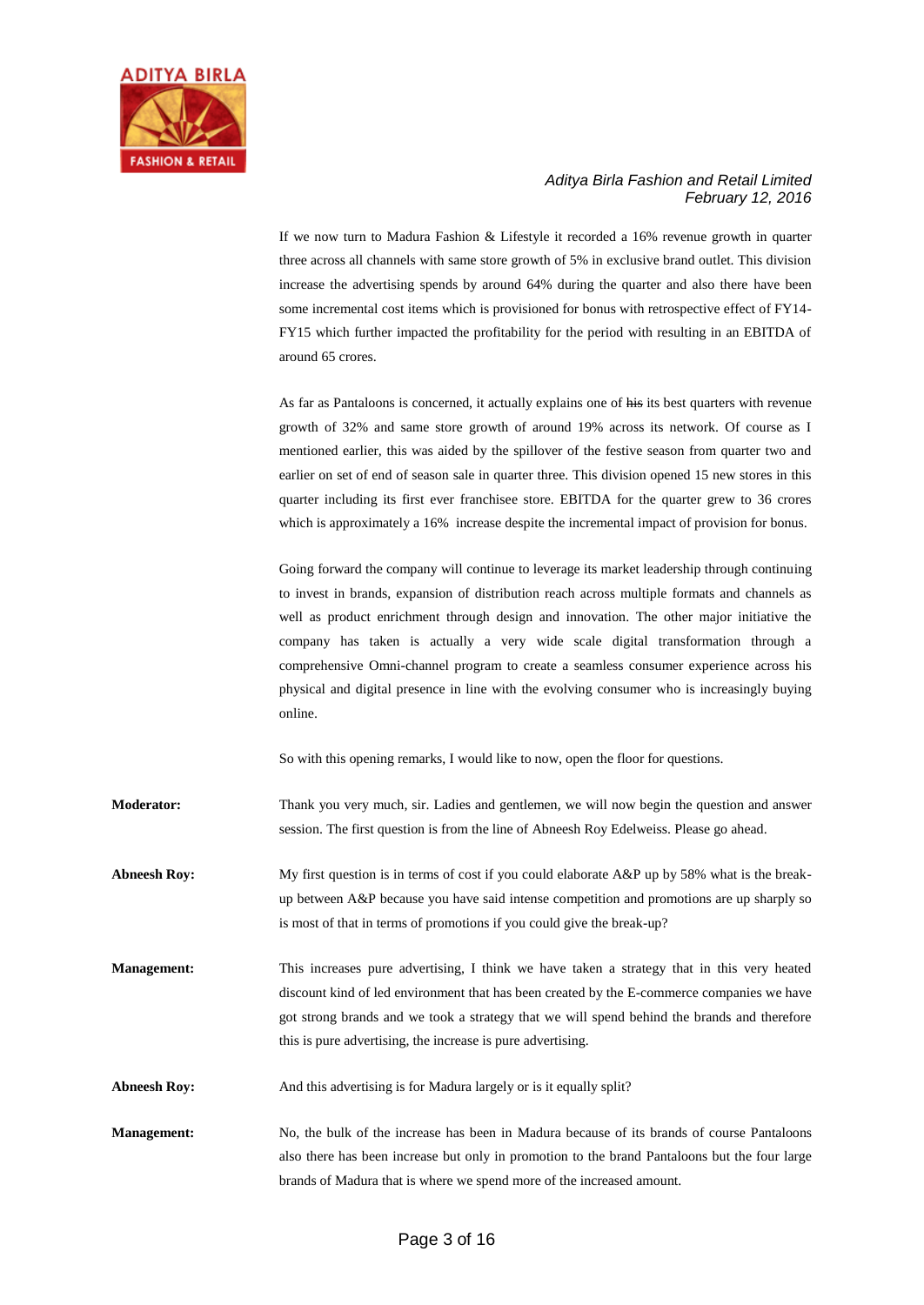

- **Abneesh Roy:** So sir, such a sharp increase in advertising it translates to around 5% LTL growth in this quarter and year-to-date and just 2.5% so it does not seem to be working, if you are spending 58% higher on advertising just 4% kind of LTL growth could you explain that part?
- **Management:** Yes, I think we are not taking a quarter-on-quarter view on our brands that is the basic issue and I think we are very clear that we need to create the strong brands so, we have taken a view on the longer-term that brand building is extremely, extremely important that is where it differentiates us from the rest of the market, rest of the brands in the market differentiates us from the E-commerce players and so on and so forth. So it is an investment that we are making for the longer-term and I think it will pay dividends as we go forward. Above that we are not going to take a quarterly view on our brands.
- **Abneesh Roy:** Sir, on follow-up to this, if I see the first-half numbers for Madura there also EBITDA is down around 9% to 10% Y-o-Y in the first-half of course this quarter it is down 36% so, this advertising does not seem to be limited to one quarter, if you could explain that part, so where do you see the margin trajectory because it use to be 11%-12% now it is 6% so because see online promotions will remain aggressive at least for the next few quarters so will it be fair to say your advertising spend, A&P will be aggressive for the next few quarters?
- **Management:** See the question is if I look at on a quarter-to-quarter basis compared to last quarter three, last year quarter three same quarter advertising is gone up by approximately around 30 odd crores between the two companies then there is this bonus impact that has happened of around 15 odd crores and then because of this merger related cost there are about 5 crores so that is almost if you like talking about 50 odd crores. If I add that back into the kitty then you are back to your 10% margin that we talk about between the two companies, so that answers you why the margin looked appears much lower. So the fundamental ongoing margin I think you can expect it to be around that level around 10% level that is what you can expect I think this is for Madura I am talking about. As far as the advertising spends are concerned obviously we take calls on quarter-to-quarter basis, we will continue to spend at the certain months when there is EOSS heavy discounting that time we may not be able to spend or we would like to spend that kind of money so it will go quarter-on-quarter but the overall trajectory of spends will remain high that has been in the past essentially to ensure that our brands are differentiated and feasible in the marketplace. If the environment changes and we believe that we make do with lesser advertising, we will certain consider that as well in the longer-term but the fundamental principle of what we are operating which is building brands that would not change.
- Abneesh Roy: And so you are saying promotions are negligible, right, promotion discounts are negligible, right promotions discounts are negligible.

**Management:** Yes, mostly advertising.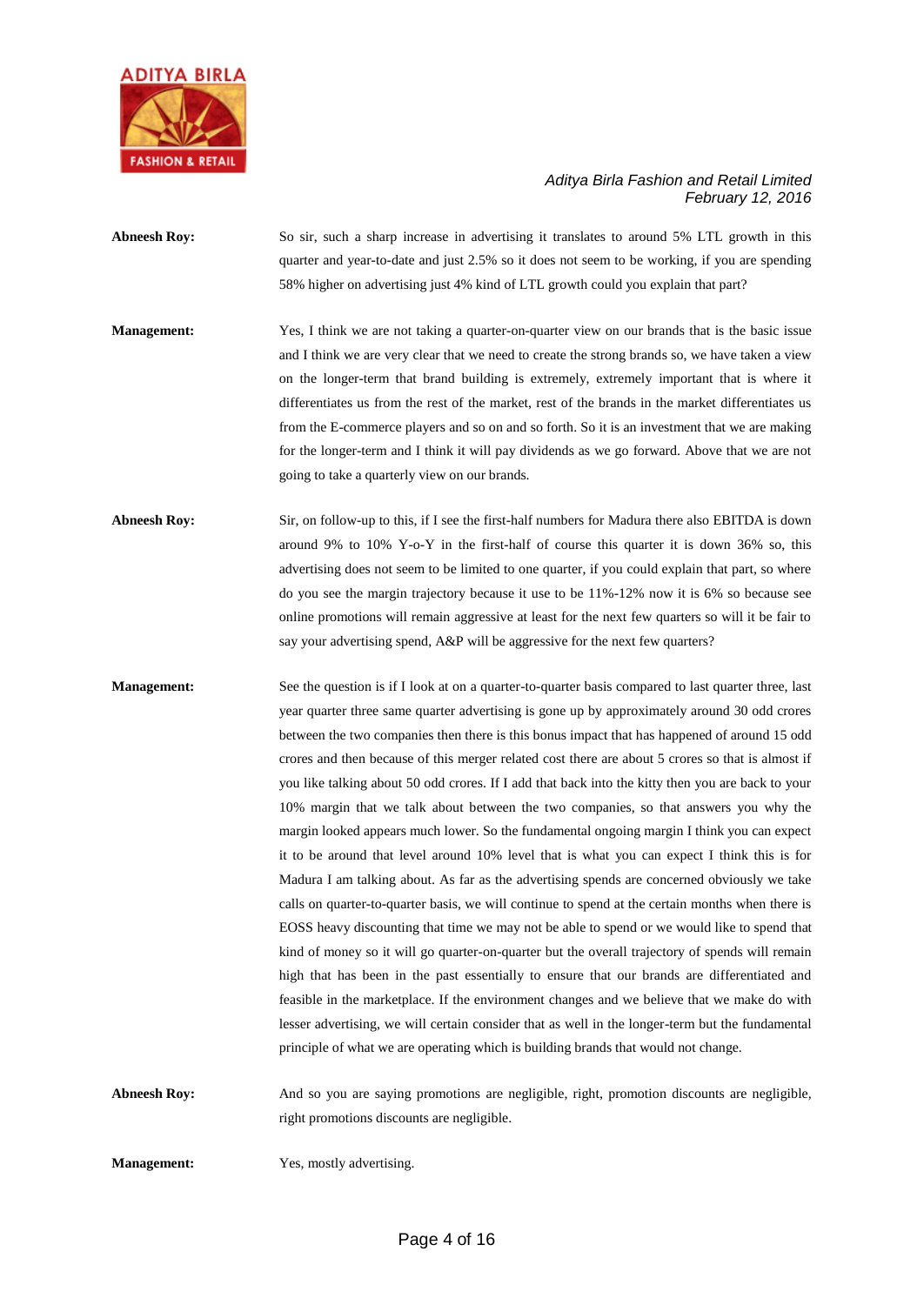

## **Abneesh Roy:** Sir, my last question is on Pantaloons very set of numbers first cut 17%, 18% LTL growth but sir, if I see Shoppers Stop also this quarter have seen 17% same store growth Shoppers Stop is much more I would say mature in the sense they have not gone in terms of such store restructuring change in design, etc., I the last few years, Pantaloons has gone into complete overhaul but still after that overhaul both are growing at similar rate so could you explain why it should not be much higher than Shoppers Stop?

- **Management:** Okay, I will give you my perspective then I will ask Shital also who is CEO of Pantaloons to respond. My own sense is that Pantaloons has gone through first of all let us talk about the quarter growth, I think the quarter growth has also been impacted by this whole shift in festival season. So I do not think if you take this 18% growth as a part of the cost for the next few quarters for example, that one is very clear but if you are comparing with one other department stores which I do not like to compare with others but I will say to you that I do believe that Pantaloons has really transform is in the journey in transformation. So I think to me like-to-like growth that we continue to see irrespective of the market conditions, irrespective of seasonal impact, we like to see the trajectory going up that is the overall view that I have about the Pantaloons like-to-like growth. Shital, do you want to add anything to it?
- **Shital Mehta:** I think what happens is again from overall perspective when people get money in the hands, consumer gets money in the hand, then they tend to go on spend on either automobiles or things like that in that kind of industry and may be daily consumption drop. When the money tight supply of money reverse because then people tend to buy daily consumables and do not spend money on the other bigger ticket items so I think the trend is basically that trend so currently I think the lack of confidence in the consumer is pretty clear and if they are actually having got immediate money in their pocket because of a certain event then I think they will spend the money probably in those exceptional items.
- **Samir Shah:** Right. But this time it is going to be monthly so it is not going to be one-time big check.
- **Shital Mehta:** Yes, but the only thing they cannot keep buying cars every month.

**Samir Shah:** Yes, surely and lastly, if the impact of GST if say the GST comes at 18% hypothetically what will be the impact for us?

- **Shital Mehta:** See we can tell you as far the overall GST rate at which we will be more or less neutral around 10.2 to 11 around that level so anything above that if it comes there is an impact and that we will have to, that is industry as a whole.
- **Moderator:** Thank you. The next question is from the line of Dipanshu Madan of Locus Investments. Please go ahead.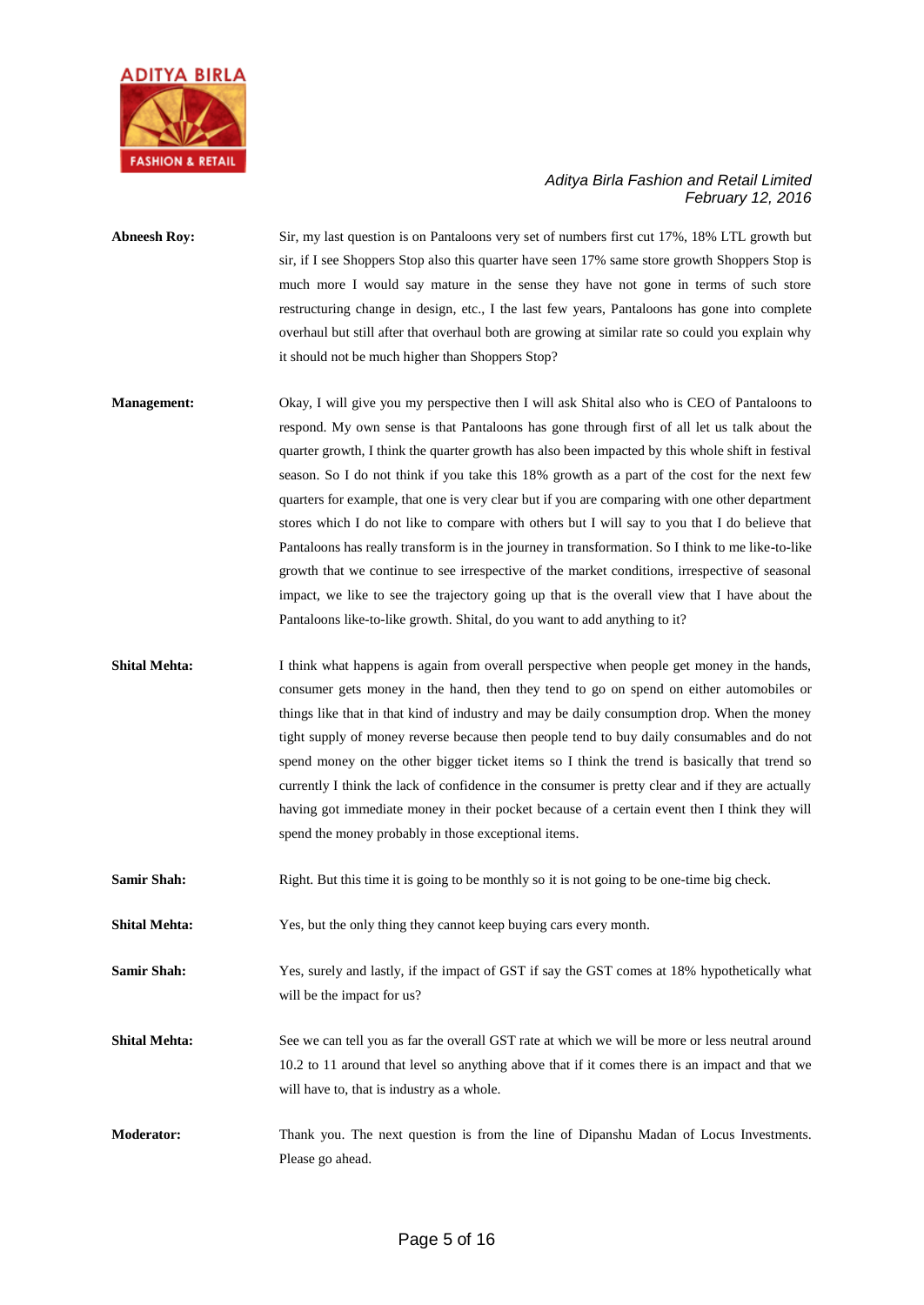

| Dipanshu Madan:    | I have a couple of questions, first could you just give me your square footage break-up for both<br>Pantaloons and Madura?                                                                                                                                                                                                                                                                                                                                                                      |
|--------------------|-------------------------------------------------------------------------------------------------------------------------------------------------------------------------------------------------------------------------------------------------------------------------------------------------------------------------------------------------------------------------------------------------------------------------------------------------------------------------------------------------|
| <b>Management:</b> | Pantaloons we have 2.5 million square feet. Madura is about 2.8 million.                                                                                                                                                                                                                                                                                                                                                                                                                        |
| Dipanshu Madan:    | 2.8 million and sorry I miss the EBO count that you had given for Madura how much is that?                                                                                                                                                                                                                                                                                                                                                                                                      |
| <b>Management:</b> | About 1850.                                                                                                                                                                                                                                                                                                                                                                                                                                                                                     |
| Dipanshu Madan:    | Just in terms of advertising can you quantify how much it was for the quarter?                                                                                                                                                                                                                                                                                                                                                                                                                  |
| <b>Management:</b> | We do not give expense item level.                                                                                                                                                                                                                                                                                                                                                                                                                                                              |
| Dipanshu Madan:    | Okay. So then may be just more broadly as you think about this 10% operating margin going<br>forward what is the assumption on what advertising should be as a percentage of sales on an<br>annual level?                                                                                                                                                                                                                                                                                       |
| <b>Management:</b> | Let us look at it simply for nine months' period that if you look at our results despite this<br>exceptional advertising that we have done in Q3 our EBITDA margin is around 9% so that<br>should give you comfort that on an ongoing basis it is something that is pretty much doable.                                                                                                                                                                                                         |
| Dipanshu Madan:    | Correct, but I am just trying to assume if I look back at the previous disclosure I think<br>advertising and sales use to be about on a 4% sales.                                                                                                                                                                                                                                                                                                                                               |
| <b>Management:</b> | Yes, you are right.                                                                                                                                                                                                                                                                                                                                                                                                                                                                             |
| Dipanshu Madan:    | So you now expect that to sort of move up as a percentage of sales?                                                                                                                                                                                                                                                                                                                                                                                                                             |
| <b>Management:</b> | So I think over the years advertising as a percentage of sales has operated between 3.5% to<br>5.5% and we take calls on this depending on competitive situations and overall brand strategy<br>so that is a mix, this quarter has been exceptional and that is the point that we have repeatedly<br>made.                                                                                                                                                                                      |
| Dipanshu Madan:    | Understood. And then just lastly in terms of broadly in terms of top-line growth guidance I<br>mean what is the aspiration that you all have?                                                                                                                                                                                                                                                                                                                                                   |
| <b>Management:</b> | Difficult for me to actually give you guidance on this. Overall I think we will keep pushing for<br>growth that is something that we will continue I mean if I look at it from a clarity point of view<br>I think we certainly be talking about building brands and spending behind brands and<br>hopefully be able to extract some cost out of the business so that we can continue spend behind<br>the brands and hopefully that we will delivery growth we continue to expand specially into |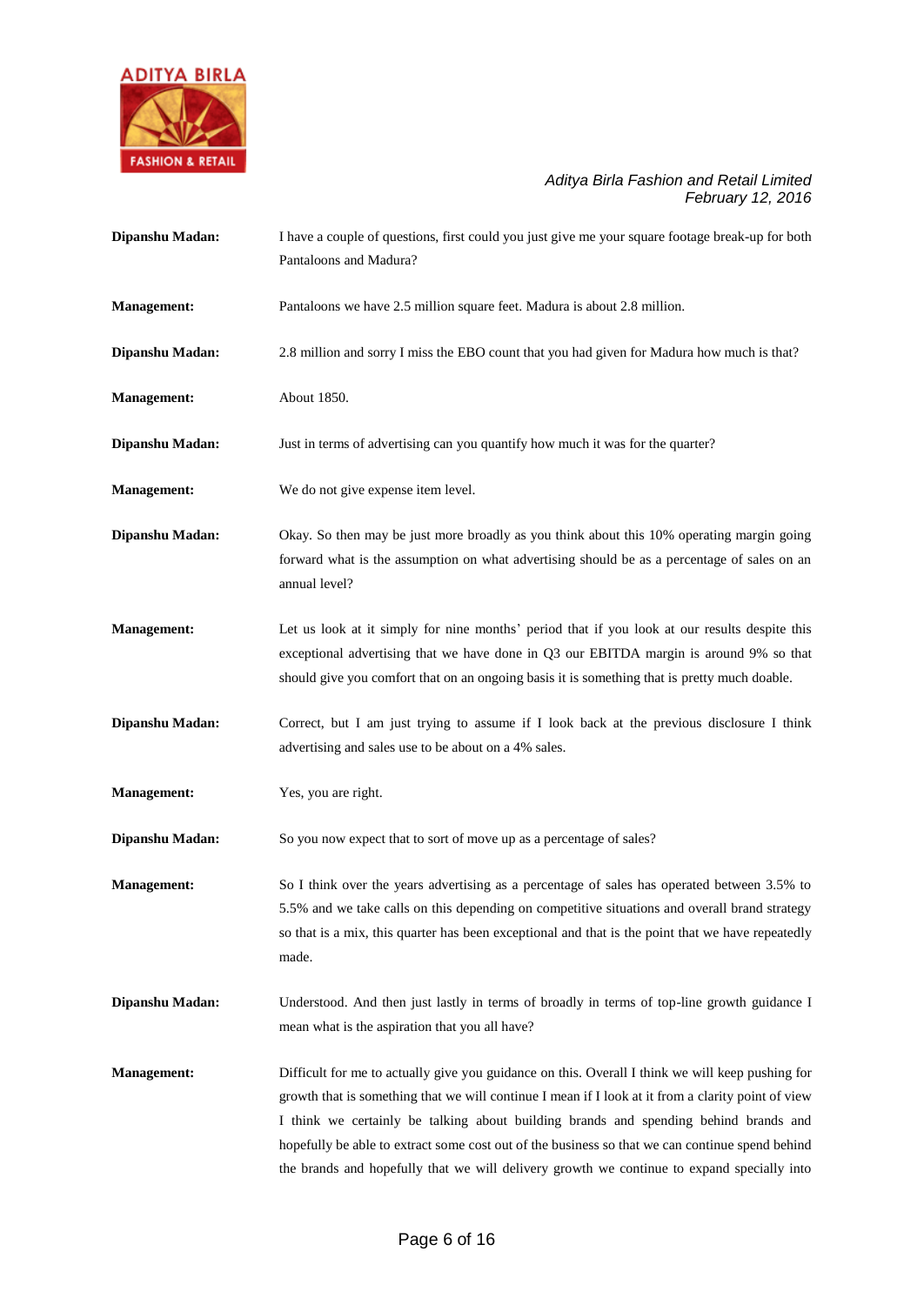

smaller town classes so, this was the kind of strategy and hopefully that deliver the kind of double-digit that we want.

**Moderator:** Thank you so much. We will take the next question from the line of Avneesh Agarwal of Prabhudas Lilladher. Please go ahead.

**Avneesh Agarwal:** Sir, I have two three questions, first being that if we look at the Pantaloons where we have started the franchise store, can you give us some idea about the size of the store and how the economics will work out in this format?

**Management:** Typically, the franchise store will be the 12,000 square feet to 15,000 square feet and essentially the model is that the store lease on a long-term basis we have taken and sort of we pay of that and we hold the rights for the lease. For a certain period of time we have the franchise who is contracted who essentially puts in the capital and runs the store and we pay certain percentage of our sales commissioned towards his cost as well with certain returns which he expects from the business so that is the model we have.

**Avneesh Agarwal:** Okay, so it means that the entire sales minus the commission which we pay will be recorded in our top-line.

**Management:** Yes, that is true.\*

\* This is an inadvertent miscommunication as the question was misunderstood. The sales will be recognized at gross value and commission will be expensed out.

| <b>Avneesh Agarwal:</b> | Okay. And margins in this business would they be lower than the stores which we are                                                                                                                                                                                                                                                                         |
|-------------------------|-------------------------------------------------------------------------------------------------------------------------------------------------------------------------------------------------------------------------------------------------------------------------------------------------------------------------------------------------------------|
|                         | operating and what is your expectation on that front?                                                                                                                                                                                                                                                                                                       |
| <b>Management:</b>      | As Pranab was explaining earlier I think largely this is a contract which you have on a store to<br>store basis but everything being same you will have to obviously share small part of your profit<br>with the franchise for having putting the capital.                                                                                                  |
| <b>Avneesh Agarwal:</b> | Okay. And sir my next question is again on the Pantaloons format, now here currently our<br>margins are in say around low to mid-single-digits so what is your expectations over the<br>coming two years to three years will you be inching towards 8% to 10% margins, what are<br>your targets in improving the profitability and margins in this segment? |
| <b>Management:</b>      | So I think if you look at the industry of large formats they are in the range of 6% to 7% in one<br>quarter they may up to 8% but that is the kind of range they are operating at. We certainly want<br>to be hitting the industry benchmarks and hopefully if we do our strategy well and execute our                                                      |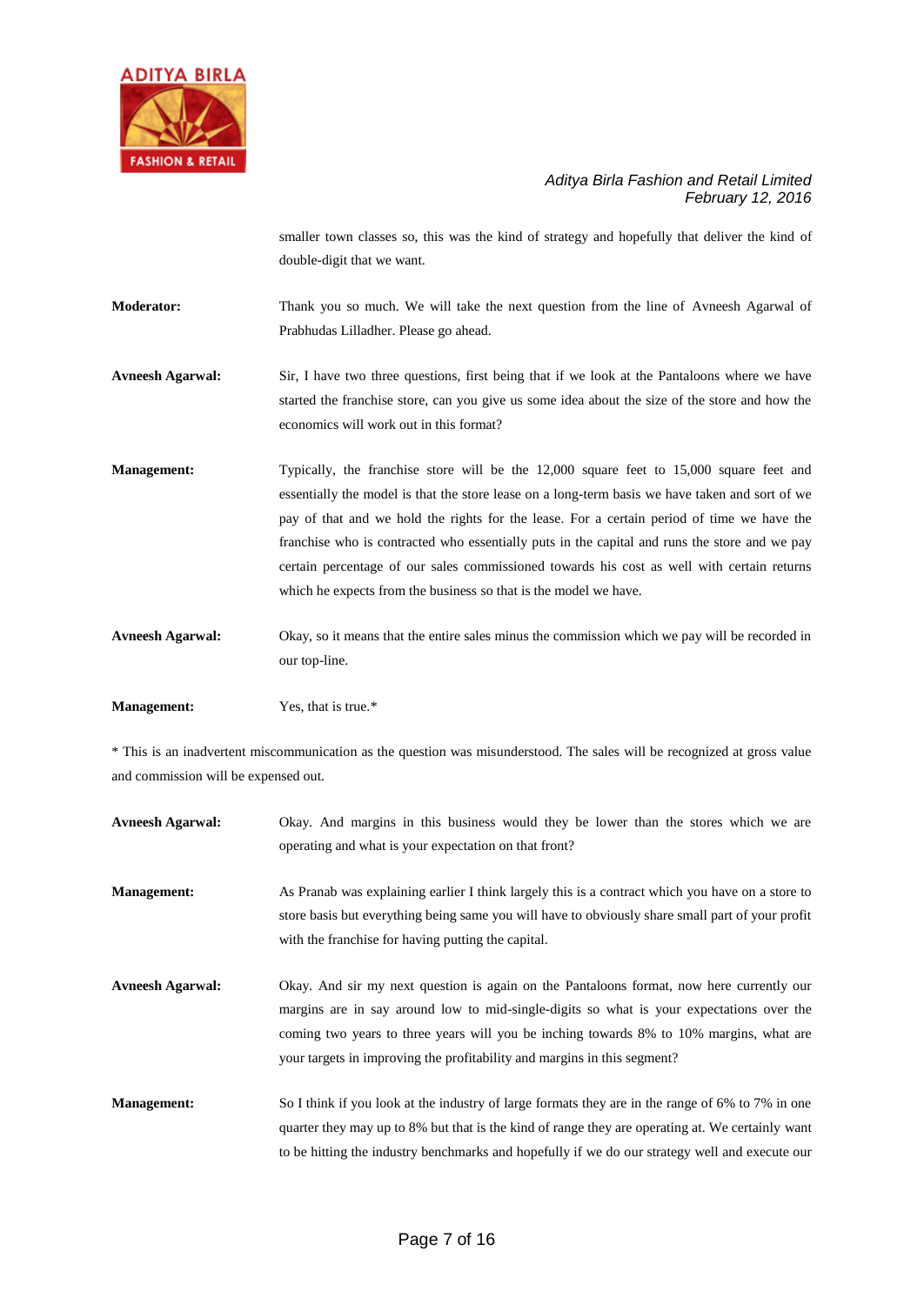

strategy well we should try to outperform the industry average so that is all I can tell you at this point of time.

**Avneesh Agarwal:** Okay. So a couple of book keeping questions one being that in one-time depreciation accelerated depreciation which is there in that 3Q of this year I believe there was some element of this in last year also in your Pantaloons Fashion and Retail so can you share with us that number?

**Management:** You want what number the last year?

**Avneesh Agarwal:** No, in 3Q third quarter of FY15 and nine month FY15 there were some element of accelerated depreciation in the Pantaloons Fashion and Retail?

**Management:** We will just come back to you with that give us five minutes.

**Avneesh Agarwal:** Okay. And sir finally what is the guidance for the tax rate because currently you have provided for zero tax so for how many years do you think you will be in zero tax.

**Management:** I think for next two years we will have MAT then we will see.

**Avneesh Agarwal:** Okay. So for the next two years we will be under MAT.

**Management:** Yes, that is our current understanding but let us see.

**Moderator:** Thank you. The next question is from the line of Vinay Pahariya of Religare Invesco. Please go ahead.

**Vinay Pahariya:** Actually I wanted to understand in the other expenses line apart from the advertisement expenses which is the other significant expense line and has that materially changed over the previous or base period?

**Management:** Yes, apart from the advertising the two big ticket items as I mentioned earlier was bonus is one item and budget related expenses were around 5 crores and then there is other expenses which are ongoing and we will continue to spend behind the whole digital transformation that I talked about.

**Vinay Pahariya:** So how much is could you please quantify that or that is something which you would not able to do that?

**Management:** Just a minute are you looking at Slide #32 of the presentation?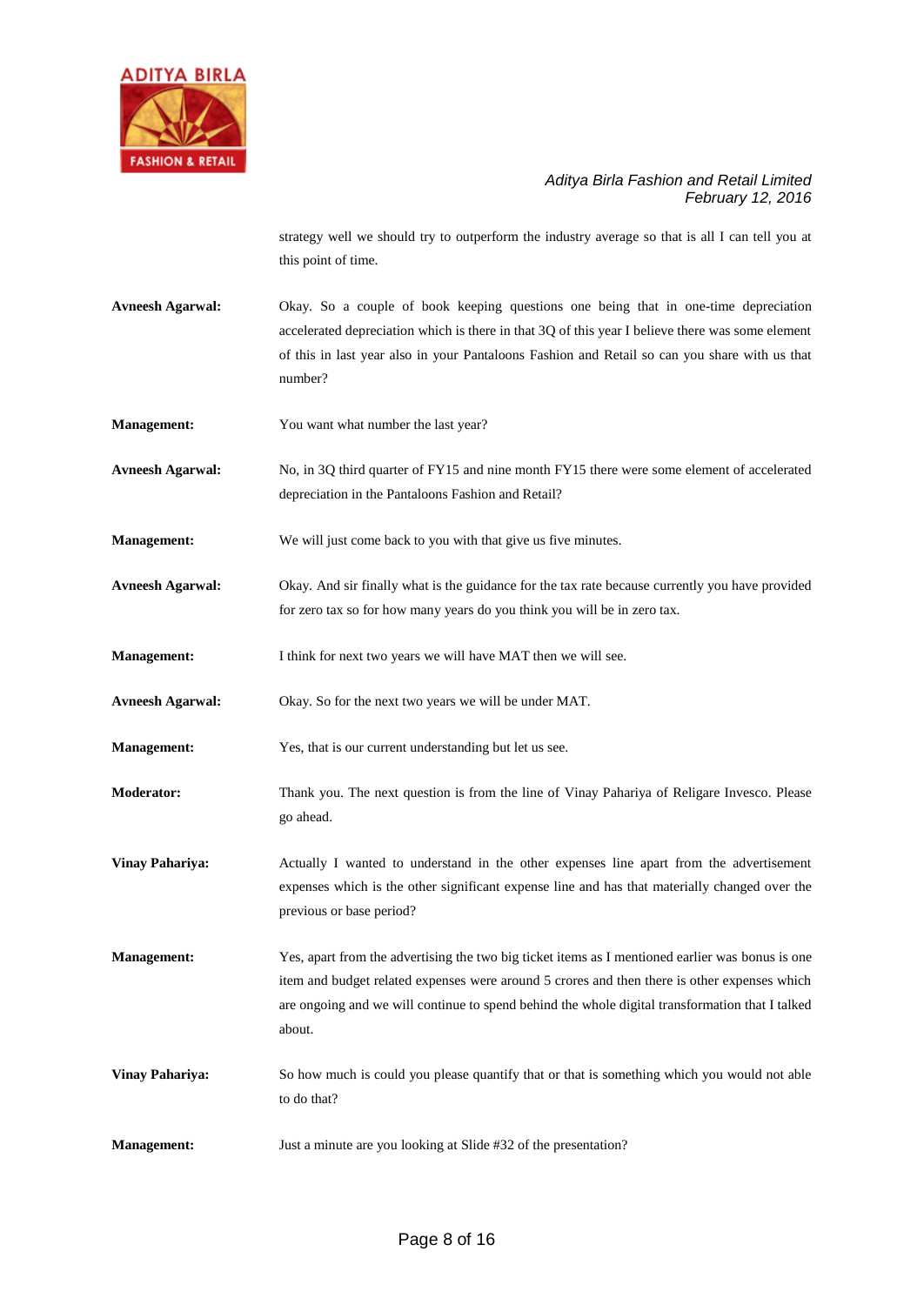

| <b>Vinay Pahariya:</b> | No, actually I am looking at the bear result which has been submitted to BSE.                                                                                                                                  |
|------------------------|----------------------------------------------------------------------------------------------------------------------------------------------------------------------------------------------------------------|
| <b>Management:</b>     | Yes, okay. There is other expenses which is about 448 crores.                                                                                                                                                  |
| <b>Management:</b>     | Yes, so the other big ticket item is spent on omni-channel transformation, I did not treat this as<br>an exceptional item purely because I think                                                               |
| <b>Vinay Pahariya:</b> | So, this shown as 448.6 crores for the quarter?                                                                                                                                                                |
| <b>Management:</b>     | Yes, that is basically it include everything other than rent, it includes our sellex, our logistics<br>cost, our freight cost, our advertisement cost, all other cost of running the business.                 |
| <b>Vinay Pahariya:</b> | So apart from advertisement which is the other major next major expenses?                                                                                                                                      |
| <b>Management:</b>     | Sellex would be the big expenditure after that and then we would have logistics cost and the<br>freight cost also there, we will have our corporate overheads also there so these all of them put<br>together. |
| <b>Vinay Pahariya:</b> | Okay. Is there material uptick in the                                                                                                                                                                          |
| <b>Management:</b>     | All other expenses either quarter-on-quarter or year-on-year there is no great material change.<br>It is normal link to business change that is it.                                                            |
| Moderator:             | Thank you. Our next question is from the line of Nikit Shah of Motilal Oswal Securities.<br>Please go ahead.                                                                                                   |
| <b>Nikit Shah:</b>     | Just want to know how much is discount as a percentage of sales in this quarter versus last year<br>same quarter?                                                                                              |
| <b>Management:</b>     | So I think discount we would not have in all places on our books but overall impact on<br>discount is about 3% to 4% that is the level of increase that we have seen in percentage.                            |
| <b>Nikit Shah:</b>     | So this is 3% to 4% higher as a percentage of revenues?                                                                                                                                                        |
| <b>Management:</b>     | Yes.                                                                                                                                                                                                           |
| <b>Nikit Shah:</b>     | Okay. So initially for example if it was 7% is now 10%?                                                                                                                                                        |
| <b>Management:</b>     | That is right.                                                                                                                                                                                                 |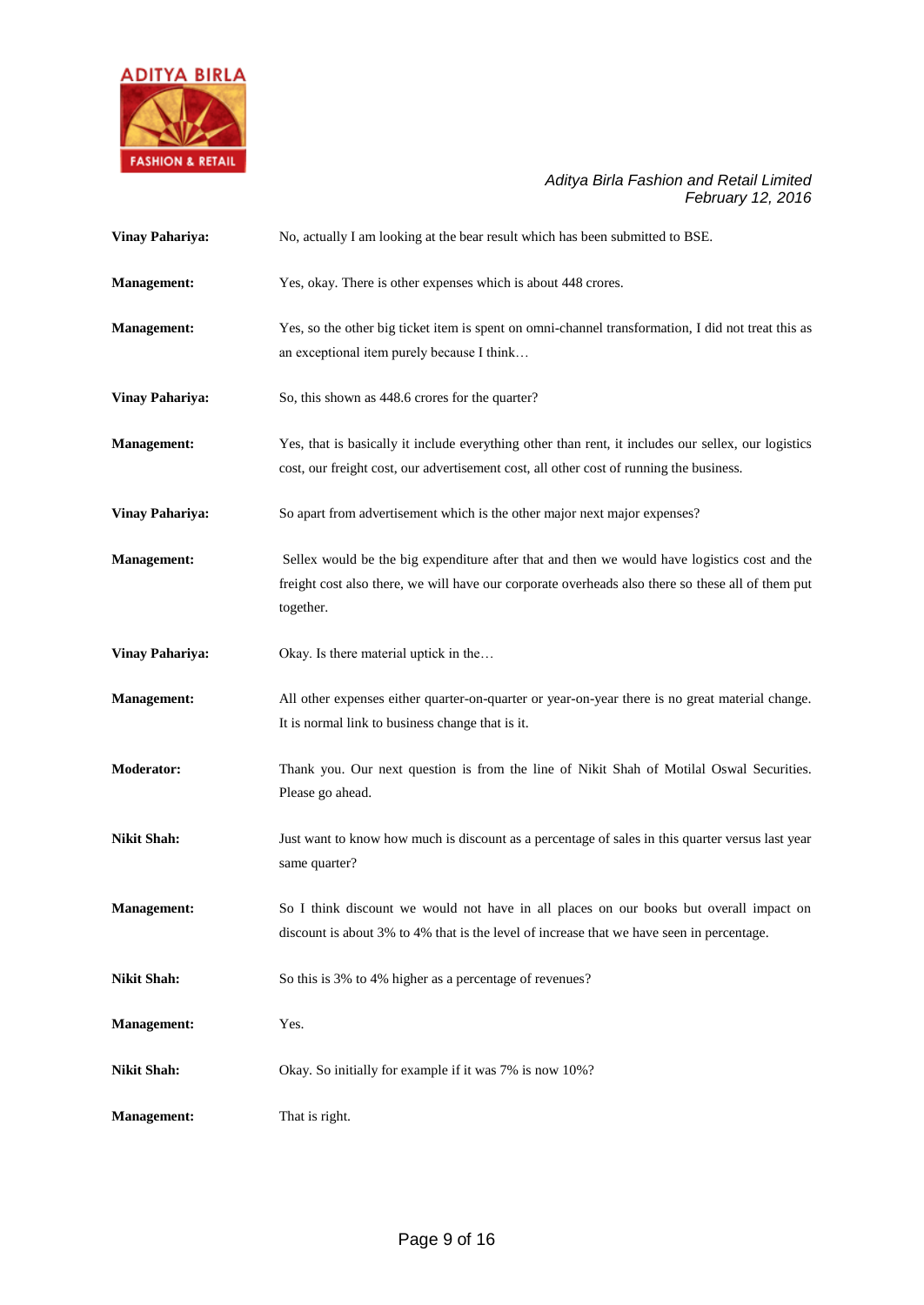

| <b>Nikit Shah:</b>     | Is not that a little on the higher side and is that one reason why the top-line growth is actually<br>in double-digits?                                                                                                                                                                                                                                                                                                                                                                                                                                                                                                            |
|------------------------|------------------------------------------------------------------------------------------------------------------------------------------------------------------------------------------------------------------------------------------------------------------------------------------------------------------------------------------------------------------------------------------------------------------------------------------------------------------------------------------------------------------------------------------------------------------------------------------------------------------------------------|
| Management:            | Yes, I think see it is pretty much adds-up EOSS started early Pranab talked about competitive<br>intensity or some of these result into higher promotion and higher share of discounting in the<br>quarter and that results in higher level of discounts, of course, it drives top-line a little higher<br>than normal than.                                                                                                                                                                                                                                                                                                       |
| <b>Nikit Shah:</b>     | Right. And where do you think this discount number is really heading up I mean obviously it<br>changes from time-to-time in terms of strategy but from a next two years to three years'<br>perspective do you think we are towards a cycle where the discounts will really peak out now<br>at these levels and will only start moving downwards?                                                                                                                                                                                                                                                                                   |
| <b>Management:</b>     | I think the sense is that as there is pressure on profitability on across the industry there would<br>be some relief going forward but wed not yet see it on ground and that is the point Pranab was<br>making in his earlier commentary.                                                                                                                                                                                                                                                                                                                                                                                          |
| <b>Nikit Shah:</b>     | Okay. On the franchise model of Pantaloons which you spoke about and you said that margins<br>would be around 100 basis points lower than the existing model that you really operate at,<br>could you share broadly what will be the return on capital employed that you would generating<br>in a franchise model as compare to your own model?                                                                                                                                                                                                                                                                                    |
| <b>Management:</b>     | See in franchise model essentially the capital is employed by the franchise so we do not have<br>any capital there. So apart from the working capital I am talking about the CAPEX we do not<br>really point in only the inventory belongs to the company.                                                                                                                                                                                                                                                                                                                                                                         |
| <b>Management:</b>     | You must understand there is only store in the franchise model we are piloting it, we are<br>experimenting it, it is a little bit early to you know give you some concrete numbers on what<br>expectations that we will have. We will have to see how the market evolves, how franchises<br>are interested, and how our business model developments based on that we will come up a<br>model which is both win-win for the franchise and win-win for us and allow us to expand<br>rapidly, so I think you should wait for time till we do the pilot, and get our understanding right<br>and then come back to you on these issues. |
| <b>Nikit Shah:</b>     | Right. And just final question, if you can just speak a little bit about our own venture trend-in<br>how is that doing and what are the growth plans there?                                                                                                                                                                                                                                                                                                                                                                                                                                                                        |
| <b>Ashish Dikshit:</b> | So our E-commerce is growing year-on-year between 70% to 90% quarter-on-quarter it varies<br>a little bit, it still continues to be a small part of our business our total E-commerce revenue is<br>between 2% to 3% which is growing rapidly but still remains a small part. I think in the longer<br>term this is going to be an important channel but I think for that to emerge the current level of                                                                                                                                                                                                                           |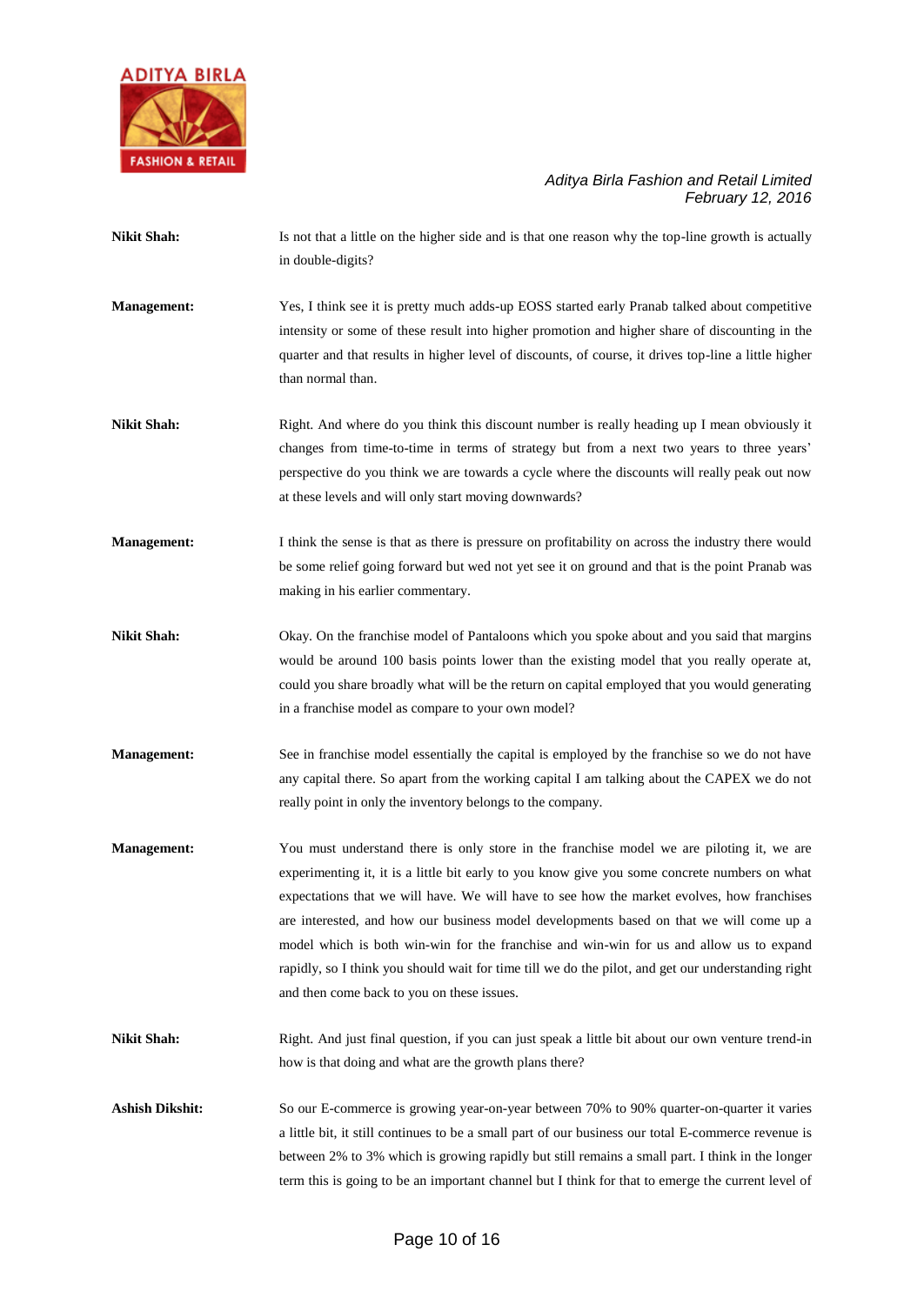

discounting in promotion that this channel is seeing will have to come down for brands to start participating in it fully. And at that stage, you will see faster growth.

**Management:** And just to add to Ashish, I think currently when we started trendin we looked as a pure Ecommerce play but now that we are looking at omni-channel it fits in very well because this is how we have a back-end completely tied-up and we can actually engage in their omni-channel play so, therefore, we are to talking about only online E-commerce sales we are talking about the bigger picture which effects our retail entire network. To that extent I think it is trendin has a big role to play there. So I would think the E-commerce is going to become less than less important to us but more and more important in the context of the omni-channel network that I talked about.

**Nikit Shah:** Right. Any other measures that you have taken recently within Pantaloons I mean apart from what we know during the merger that you had shared and any incremental measure that you have taken to improve the profitability part of it that you can share about?

**Shital Mehta:** No, I think it is the plan which we had shared it was sort of two years to three years' plan so we are continuing on the same path sort of building our own brands, increasing the overall mix of our portfolio sort of to improve the margins and so on and so forth so that is something which we are continuing. There is nothing which is significantly changed in terms of direction.

**Management:** You know just to what Shital has said, we created a roadmap and I think we share that road map at one stage which is saying the first year would go and managing the transition which is also had a lot of issues around the transition. Then the next two years went about building the foundation and I think we are now ready for scaling up. If I look it again from my own perspective at Pantaloons I think the opportunity is so large that I do not know what we will be talking in the quarterly basis even on an annual basis. I think I want to go after the growth, I think our competitors are doing that and if we do not do that we will have problem five years down the road. So I am very clear that we need to invest behind this growth story of Pantaloons and if you look at the network if we have only 50 stores and 60 stores and you put 30 stores on top of that it is 50% increase and store it actually impacts the bottom-line of the company of the division. But as the store network increases, everything I put 30 stores - 40 stores - 50 stores - 60 stores then the impact on that is less on the network. So I think therefore the journey is going to become hopefully better and better because each and every store we launch is suppose to be profitable so if it is not going to be profitable store we do not launch so it is going to be actually delivering value and we have a very clear norms of what kind of paybacks we are looking for. So based on that I think the story in Pantaloons will be more about driving growth so there will be completely different position, there years from now, four years from now. And that is the opportunity that is actually lying in front of us and if we do not take it others will take it.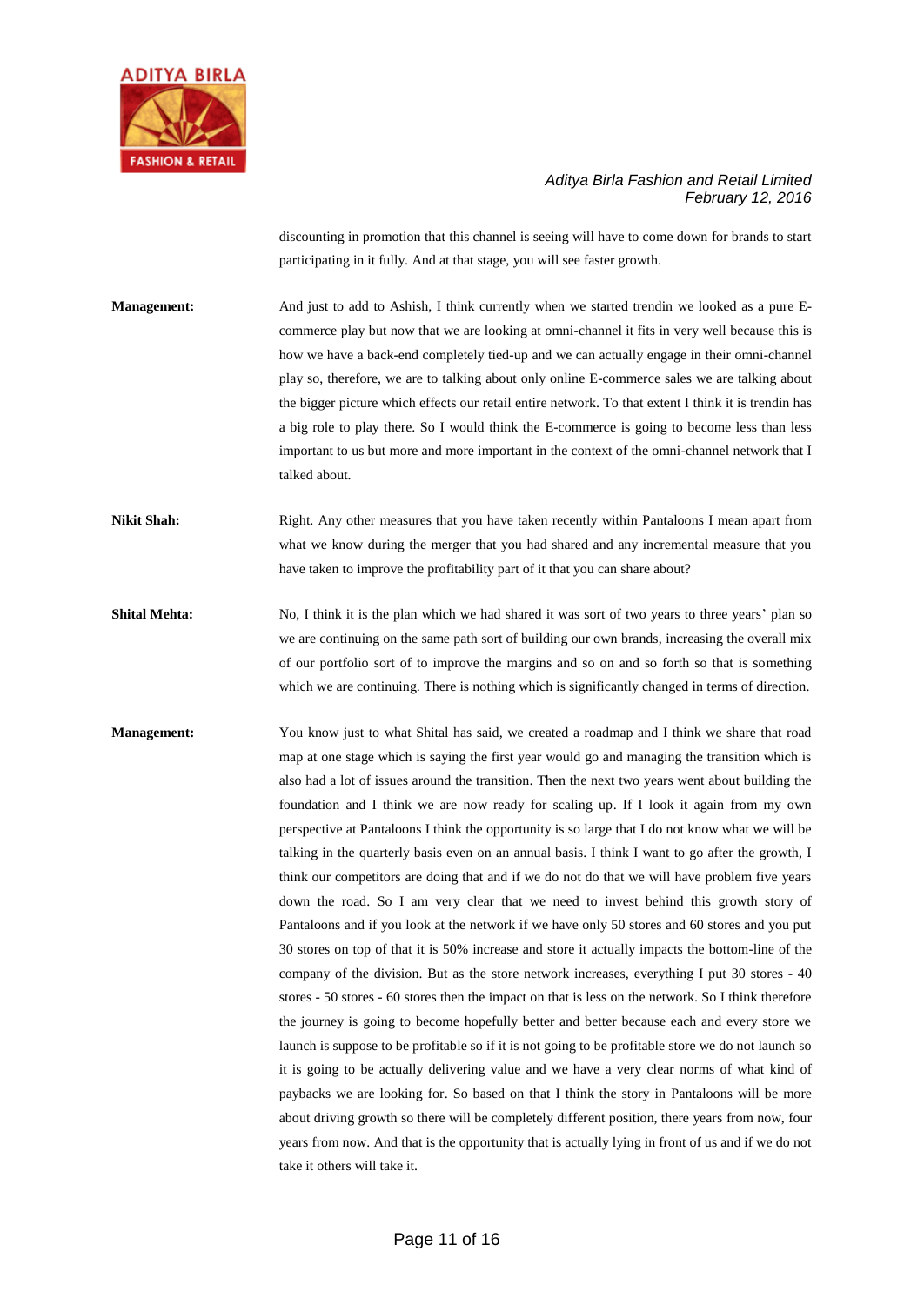

**Moderator:** Thank you. We will take the next question from the line of Nishit Rathi of CWC Advisors. Please go ahead.

**Nishit Rathi:** First question is just the 10% number that you gave on margins is only for Madura or for the company as a whole?

**Management:** No, I think we are saying just only for Madura because Pantaloons margins are lower and Pantaloons it may take quite some time to get to some level as I explained earlier so, that is only for Madura.

**Nishit Rathi:** Earlier we need to do around 12%-odd margins we are now taking the margins guidance to around 10% is that clear?

**Management:** We are not giving you any guidance, please.

**Management:** We are not giving guidance, I think what I am saying is that we will spend behind the brands and therefore, when we do that spend I think there will be an issue around what kind of pressure the margins come but for example, that if the competitive intensity drops and Ecommerce players actually find it difficult to keep discounting 70%-80% of their value and automatically I think our margins will improve. So it is a combination of factor because you guys are asking the question of why this quarter three was well below the 10% and I am saying that it can easily get back to 10% so that is not a guidance it is reassurance.

- Nishit Rathi: Okay, fair enough. And can you just give a quantification how much how are we how much investment is going through the P&L on the omni-channel piece is it substantial or is it, is not much to impact?
- **Management:** Sir, this is big journey that we are embarking so, far I think we have spent around 10 crores or so we have spent but this will continue because as we roll out into our entire network of 500 stores or 600 stores that we are looking for year one, year two.

**Nishit Rathi:** It is 10 crores from the P&L or it is a CAPEX?

**Management:** P&L.

- **Moderator:** Next question is from the line of Vaibhav Goel of SBI Life Insurance. Please go ahead.
- **Vaibhav Goel:** So sir I have two questions first on the omni-channel how much we have spent till now and how would be the roll-out phases, how much time it will take probably?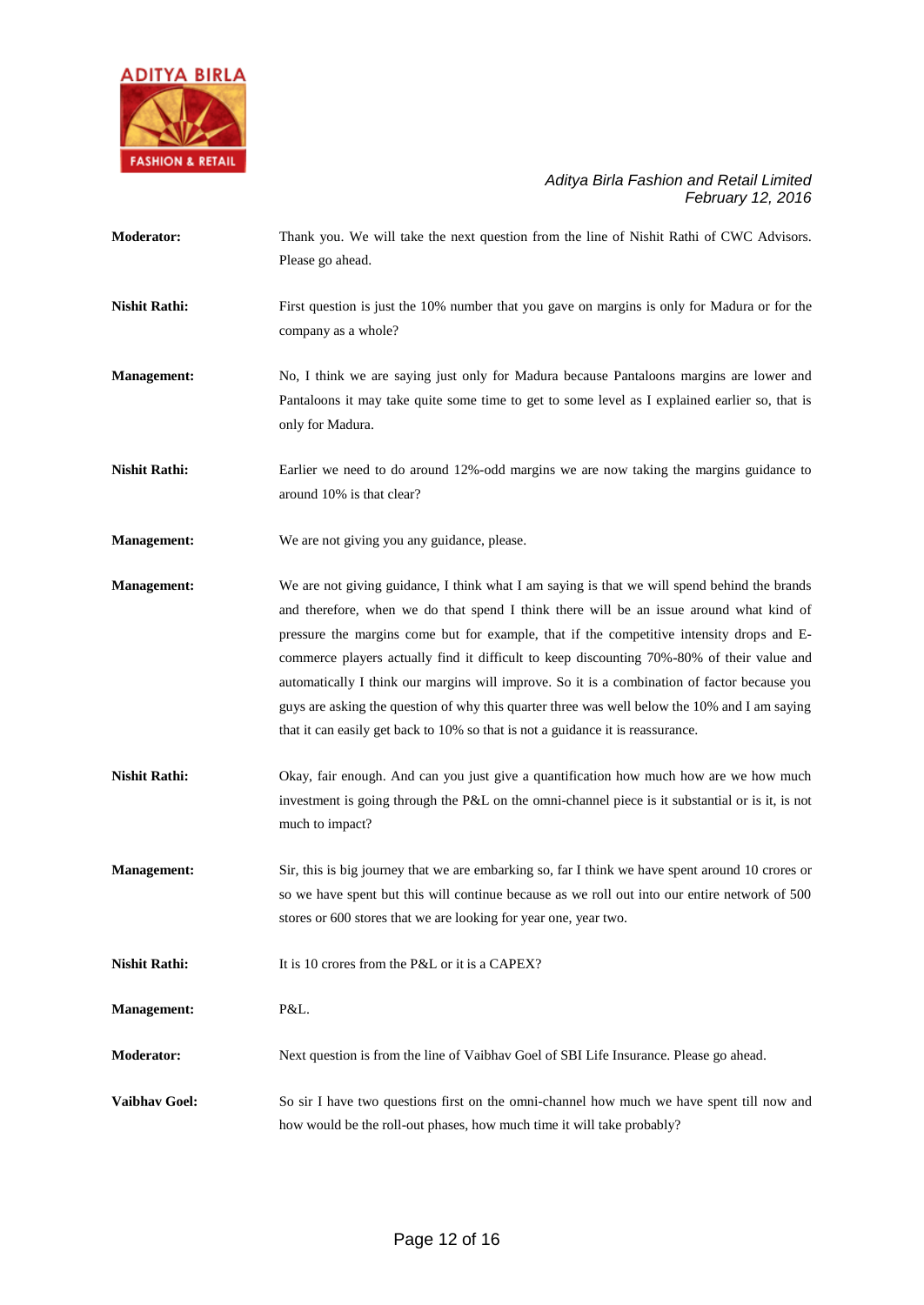

| <b>Management:</b>   | So in terms of an investment it is on both sides the CAPEX and the OPEX side Pranab<br>mentioned 10 crores figures that was for the OPEX that we have spent in last six months.<br>There has been a similar spend on the capital side in building the IT Infrastructure. At this<br>point of time we are in early stage of roll out in about 10 stores - 12 stores we have launched<br>the first version of it. I think over next 9 months to 12 months about 60% to 70% of our<br>revenue network will get covered through omni-channel functionalities.                                                                                                                                                                                                                                                      |
|----------------------|----------------------------------------------------------------------------------------------------------------------------------------------------------------------------------------------------------------------------------------------------------------------------------------------------------------------------------------------------------------------------------------------------------------------------------------------------------------------------------------------------------------------------------------------------------------------------------------------------------------------------------------------------------------------------------------------------------------------------------------------------------------------------------------------------------------|
| <b>Vaibhav Goel:</b> | Okay. And this would be on both the sides I mean Madura as well as Pantaloons?                                                                                                                                                                                                                                                                                                                                                                                                                                                                                                                                                                                                                                                                                                                                 |
| <b>Management:</b>   | So it is more about stores but yes, the model has been tried out in both the businesses.                                                                                                                                                                                                                                                                                                                                                                                                                                                                                                                                                                                                                                                                                                                       |
| <b>Vaibhav Goel:</b> | Sir, so annually probably for the growth path because we have made almost like 7 crores kind<br>of PAT this quarter so CAPEX requirement how do we look at them to be funded through?                                                                                                                                                                                                                                                                                                                                                                                                                                                                                                                                                                                                                          |
| <b>Management:</b>   | Going forward next year?                                                                                                                                                                                                                                                                                                                                                                                                                                                                                                                                                                                                                                                                                                                                                                                       |
| Vaibhav Goel:        | Yes, growth plan for the next year, in the coming years.                                                                                                                                                                                                                                                                                                                                                                                                                                                                                                                                                                                                                                                                                                                                                       |
| <b>Management:</b>   | Yes, I mean it is a bit early to talk about next year's CAPEX. We will come back to you<br>probably around the beginning of this thing to see. And see, we will have to estimate both the<br>quantum of CAPEX required for expansion and for new growth opportunities plus what can be<br>the cash that can be generated from the business looking at the market situation, etc. Currently<br>we will not be immediately able to tell you any number around that. Our next year's budget<br>and plans are still being worked out so it will take some more time. But one thing we can<br>reassure you we will not be borrowing heavily to invest and increase our debt beyond normal<br>limits that the company should have so that we do not over leverage our selves in the quest for<br>incremental growth. |
| <b>Vaibhav Goel:</b> | Yes, sir. Sir one more thing on the goodwill part how do we look forward to amortize it or<br>would there be tax rate                                                                                                                                                                                                                                                                                                                                                                                                                                                                                                                                                                                                                                                                                          |
| <b>Management:</b>   | No, this will be tax rate for impairment on the Madura business.                                                                                                                                                                                                                                                                                                                                                                                                                                                                                                                                                                                                                                                                                                                                               |
| Vaibhav Goel:        | So on the tax benefit part only the losses which are sitting probably that will be giving the tax<br>benefit?                                                                                                                                                                                                                                                                                                                                                                                                                                                                                                                                                                                                                                                                                                  |
| <b>Management:</b>   | Yes, see there is a case in the Supreme Court who says amalgamation of goodwill can be<br>allowed in taxes which has been recently won so I think we have a fair good chance of getting<br>the goodwill write-off also as a tax benefit but that was only yesterday or day before the case<br>has been decided by Supreme Court and will come back to you on that.                                                                                                                                                                                                                                                                                                                                                                                                                                             |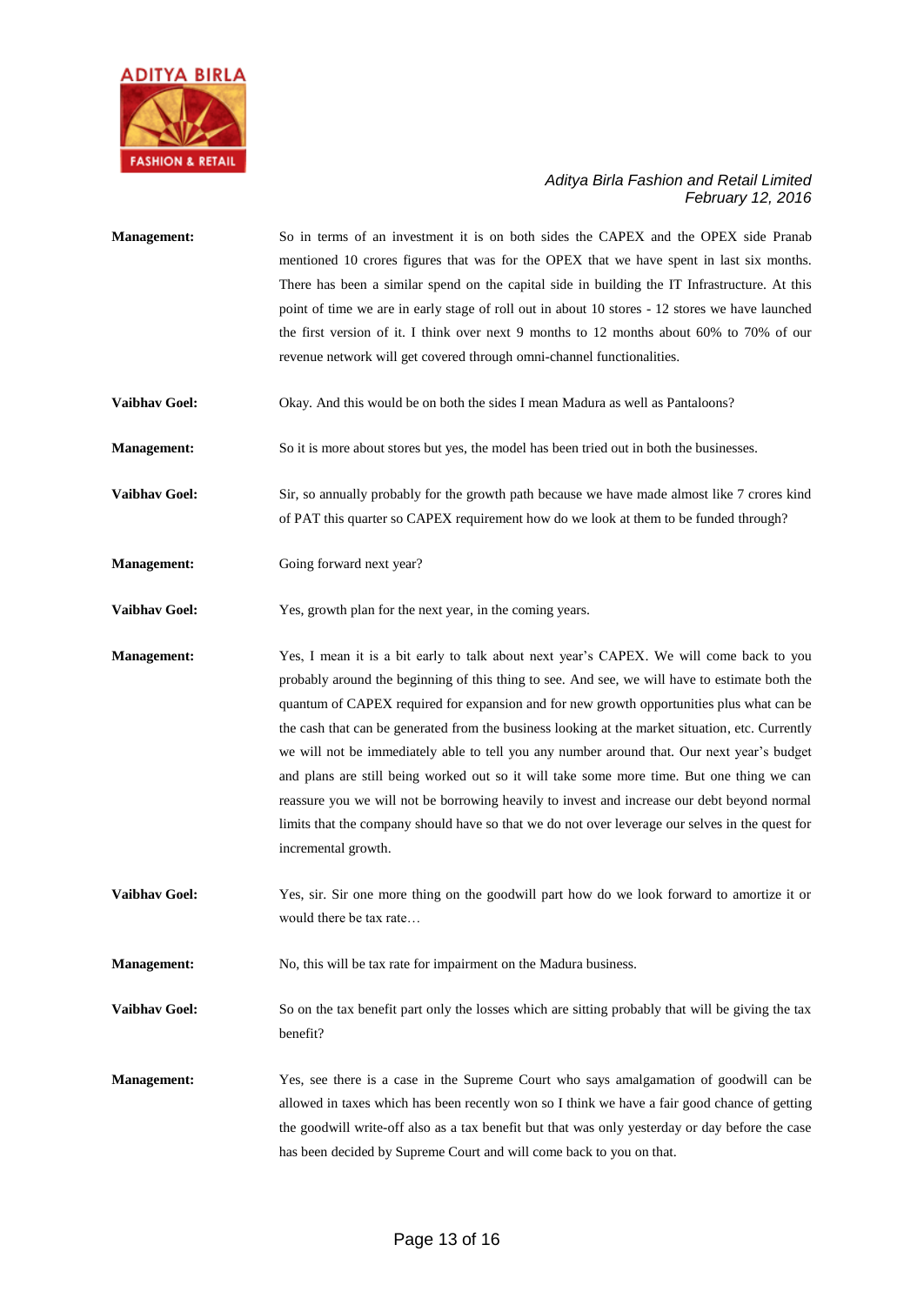

| <b>Moderator:</b>        | Thank you. The next question is from the line of Abhishek Jaiswal of Ratnabali Capital. Please<br>go ahead.                                                                                                                                                                                                                                                                                                                                                                                                            |
|--------------------------|------------------------------------------------------------------------------------------------------------------------------------------------------------------------------------------------------------------------------------------------------------------------------------------------------------------------------------------------------------------------------------------------------------------------------------------------------------------------------------------------------------------------|
| <b>Abhishek Jaiswal:</b> | So just one thing to clarify, the number for your online business that you gave us that is 2% to<br>3% of your revenue. Is it only for trend-in or dose it also consistent of Aditya Birla Online<br>Fashion the new portal that you have launched?                                                                                                                                                                                                                                                                    |
| <b>Management:</b>       | No, this is mostly trend-in.                                                                                                                                                                                                                                                                                                                                                                                                                                                                                           |
| Management:              | See hello, Aditya Birla Online Fashion is not a part of this group of this business. It is a<br>separate company that is privately held by Mr. Birla it has nothing to do with our this thing.<br>The amount of 3% that we gave you is the amount of sales that happens through our trend-in<br>sales and something that happens on the other B2B commerce sites.                                                                                                                                                      |
| <b>Abhishek Jaiswal:</b> | Okay, sir. And just one more question sir, like I was working with rental expenses so going<br>forward that we have also come up with a report that some of the shops are moving on to<br>revenue or profit sharing model with the malls rather than the fixed rental expenses. Do we see<br>our company also moving towards that model?                                                                                                                                                                               |
| <b>Management:</b>       | Who is doing this, who is doing this revenue share in your report?                                                                                                                                                                                                                                                                                                                                                                                                                                                     |
| <b>Abhishek Jaiswal:</b> | Sir, we have in the news paper there was some article about this that some of the mall owners<br>are shifting to this so just want to know in that fact that is it anything like that happening<br>around?                                                                                                                                                                                                                                                                                                             |
| <b>Management:</b>       | No, we do not see that kind of huge trend happening. May be one anchor probably gets a<br>revenue share but in large I do not think it is happening.                                                                                                                                                                                                                                                                                                                                                                   |
| <b>Abhishek Jaiswal:</b> | Okay. And do you see any rental expenses going further or is it going to increase in further?                                                                                                                                                                                                                                                                                                                                                                                                                          |
| <b>Management:</b>       | See I think there are two factors, premium retail space which is high quality continues to be in<br>demand because it is limited. The overall real estate development has not really kept pace so<br>the good quality space continues to be in demand rentals are not going up but good quality<br>space is limited. On the broader market, however, rentals have remained soft they have not<br>come down because land lords have capacity to wait for the right opportunity but definitely<br>they are not going up. |
| <b>Moderator:</b>        | Thank you. Ladies and gentlemen, we will be taking our last two questions now. The next<br>question is from the line of Mayur Gathani of OHM Group. Please go ahead.                                                                                                                                                                                                                                                                                                                                                   |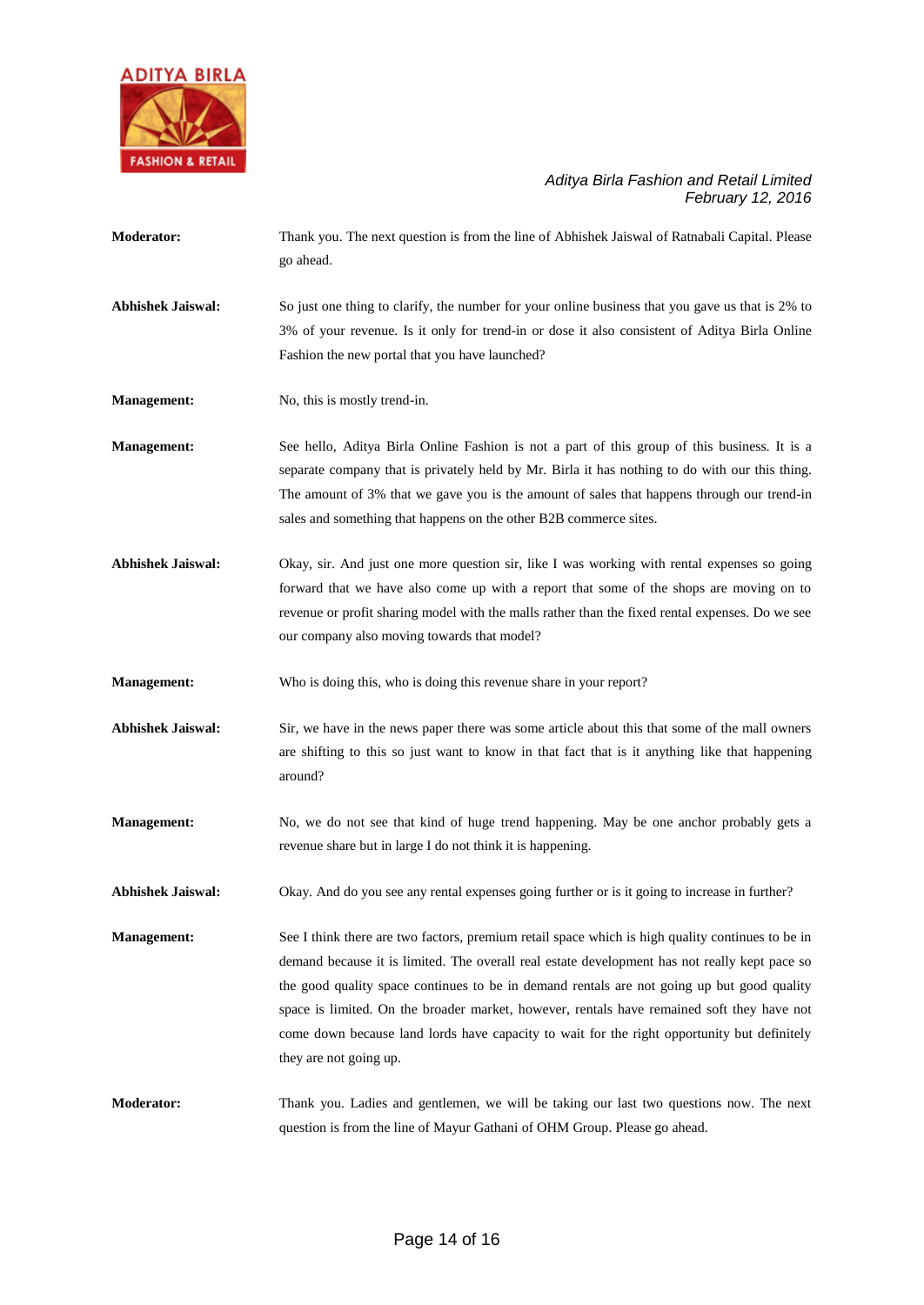

### **Mayur Gathani:** Sir, you have been stating now that the ballpark figure margins would be 10% for the Madura brands it is a 2% drop so last two years - three years we have been doing 12% we were spending on advertisement why the sudden splurge in spending more on the advertisement side it could not be just because of E-com, I mean E-com is more of discounting rather than advertising.

- **Management:** No, I think two parts one is there is overall increase focus on building these brands to take next level of growth we want to make sure these brands continue to grow. Our brands have grown very strongly over the last five years to six years, we want to accelerate that expansion and therefore this is something every once in while you will come back and make that reinvestment brands requires refreshments over a period of three years to five years. It is not an ongoing and continuous increase but we have to assess the market situation and do that and that and that is the call that we have taken for this year.
- **Mayur Gathani:** So it is for this year or probably the next year it continues that you will continue to focus on these brands advertise more then and hence margins remains subdued from what have you have been doing earlier on?
- **Management:** Yes, I think what happens is that when we talk about the margin there are three big livers that are impacting us, one is the discount, one is the advertising, and the third is of course the cost factor. So with these three things we have to play them around and as I said it was not a guidance of 10% it is reassurance that the fact that you saw 6 point something in quarter three for the reassurance that that is an aberration that was the reassurance so therefore whether how much we will spend on advertising will also depend on the competitive environment, what view you take on new launch, and so on and so forth. But also very important to understand what is happening in the competitive environment and if you have to compete on discounts for periods of time we have to do that as well so, it is a combination of factors so I think to me what I am reassured is that 10% margin I think is a sustainable model even in the worst scenario. And I do not think the worst will continue for too long period of time based on what we hear in the market.
- **Mayur Gathani:** Okay. And coming to Pantaloons I mean you are doing around 4% I mean this quarter was a little high but generally you are doing 4% so, this could move up to 8% over a period of time because that is where the normal margins for the industry?
- **Management:** I think industry is lower than that the number you have quoted but I certainly think we should be able to match industry and hopefully in the couple of years beat the industry.
- **Mayur Gathani:** Okay. Any outlook on the debt you have 1,800 crores of debt right now I mean you just said that you intend to take some debt for expansion but there is a limit to that so what could be the upper limit?